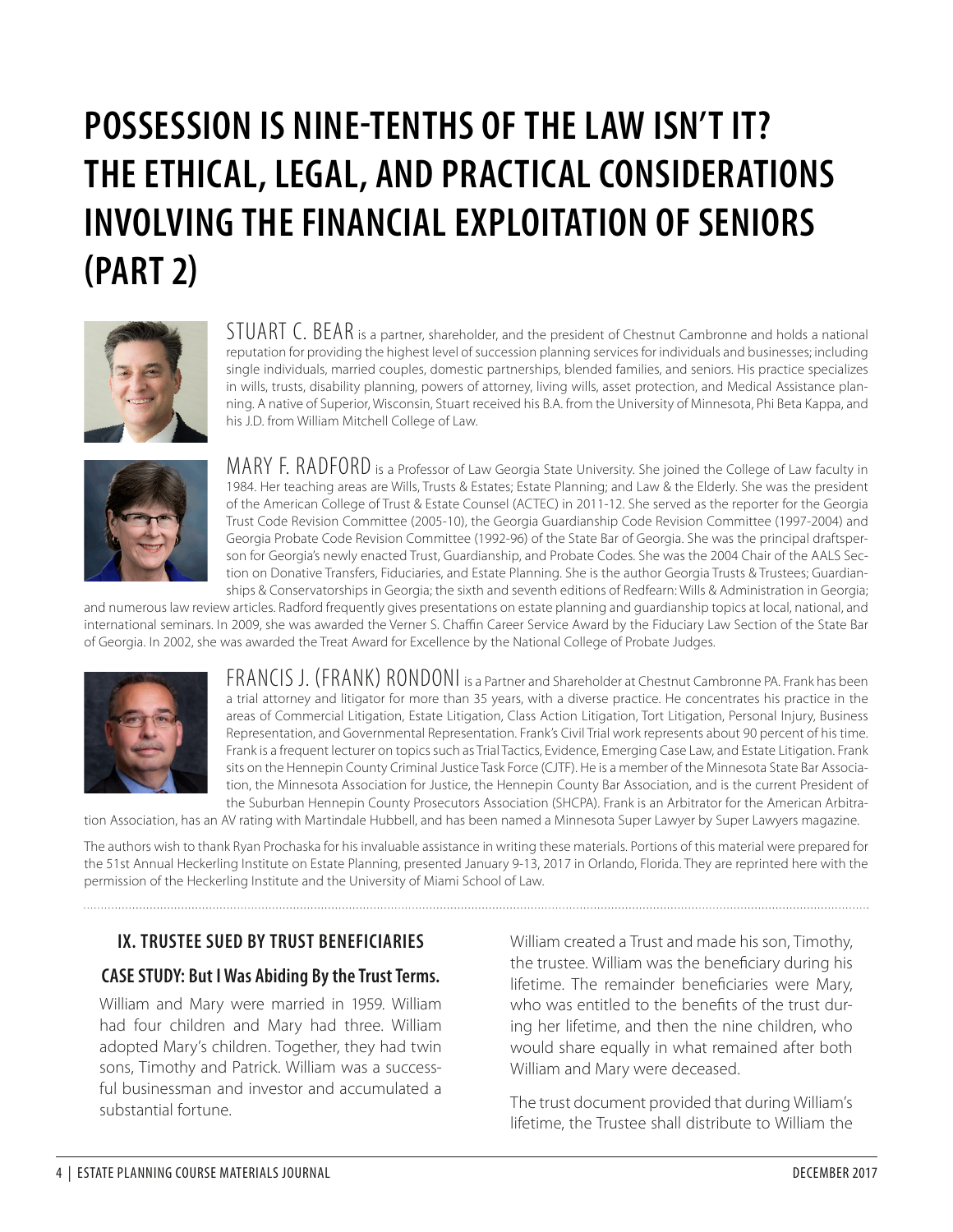net income and principal as William directs and in the event of incapacity as the trustee deemed appropriate to support William's "accustomed manner of living."

William invested \$4 million into a company his son, Patrick, founded. William's shares of the corporation were titled into the trust. William died shortly after and the investment went badly, and the trust's interest in the company was worth very little.

Four of William's children sued Timothy in his capacity as trustee of the trust for breach of his fiduciary duties. They alleged that Timothy had squandered William's life savings for his and Patrick's benefit, depriving the other seven children of their benefits from the trust.

## **A. Uniform Trust Code §802: Duty of Loyalty**

(a) A trustee shall administer the trust solely in the interests of the beneficiaries.

(b) …a transaction involving the investment or management of trust property entered into by the trustee for the trustee's own personal account or which is otherwise affected by a conflict between the trustee's fiduciary and personal interests is voidable by a beneficiary affected by the transaction unless:

(1) the transaction was authorized by the terms of the trust;

(3) the beneficiary did not commence a judicial proceeding within the time allowed by Section 1005 (one year);

(c) A transaction involving the investment or management of trust property is presumed to be affected by a conflict between personal and fiduciary interests if it is entered into by the trustee with:

(2) the trustee's descendants, siblings, parents, or their spouses;

(4) a corporation or other person or enterprise in which the trustee, or a person that owns a significant interest in the trustee, has an interest that might affect the trustee's best judgment.

# **B. Uniform Trust Code §803: Impartiality**

If a trust has two or more beneficiaries, the trustee shall act impartially in investing, managing, and distributing the trust property, giving due regard to the beneficiaries' respective interests.

# **C. Uniform Trust Code §804: Prudent Administration**

A trustee shall administer the trust as a prudent person would, by considering the purposes, terms, distributional requirements, and other circumstances of the trust. In satisfying this standard, the trustee shall exercise reasonable care, skill, and caution.

# **D. Uniform Trust Code §813: Duty to Inform and Report**

(a) A trustee shall keep the qualified beneficiaries of the trust reasonably informed about the administration of the trust and of the material facts necessary for them to protect their interests. Unless unreasonable under the circumstances, a trustee shall promptly respond to a beneficiary's request for information related to the administration of the trust.

(b) A trustee:

(1) upon request of a beneficiary, shall promptly furnish to the beneficiary a copy of the trust instrument;

(2) within 60 days after accepting a trusteeship, shall notify the qualified beneficiaries of the acceptance and of the trustee's name, address, and telephone number;

(3) within 60 days after the date the trustee acquires knowledge of the creation of an irrevocable trust, or the date the trustee acquires knowledge that a formerly revocable trust has become irrevocable, whether by the death of the settlor or otherwise, shall notify the qualified beneficiaries of the trust's existence, of the identity of the settlor or settlors, of the right to request a copy of the trust instrument, and of the right to a trustee's report as provided in subsection (c); and

(4) shall notify the qualified beneficiaries in advance of any change in the method or rate of the trustee's compensation.

(c) A trustee shall send to the distributees or permissible distributees of trust income or principal, and to other qualified or nonqualified beneficiaries who request it, at least annually and at the termination of the trust, a report of the trust property, liabilities, receipts, and disbursements, including the source and amount of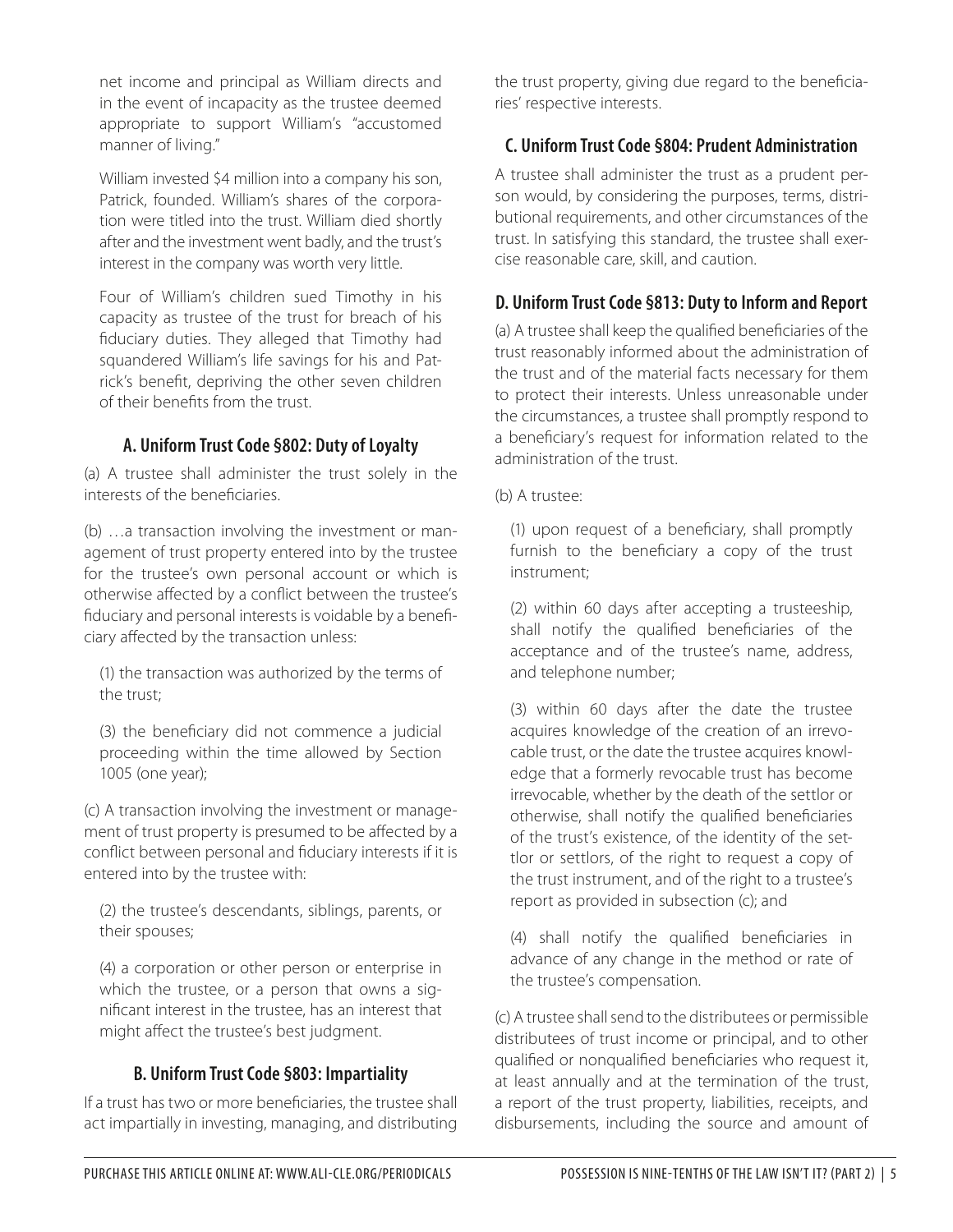the trustee's compensation, a listing of the trust assets and, if feasible, their respective market values. Upon a vacancy in a trusteeship, unless a co-trustee remains in office, a report must be sent to the qualified beneficiaries by the former trustee. A personal representative, [conservator], or [guardian] may send the qualified beneficiaries a report on behalf of a deceased or incapacitated trustee.

(d) A beneficiary may waive the right to a trustee's report or other information otherwise required to be furnished under this section. A beneficiary, with respect to future reports and other information, may withdraw a waiver previously given.

(e) Subsections (b)(2) and (3) do not apply to a trustee who accepts a trusteeship before [the effective date of this [Code]], to an irrevocable trust created before [the effective date of this [Code]], or to a revocable trust that becomes irrevocable before [the effective date of this [Code]].

## **E. Uniform Trust Code §1001: Remedies for Breach of Trust**

(a) A violation by a trustee of a duty the trustee owes to a beneficiary is a breach of trust.

(b) To remedy a breach of trust that has occurred or may occur, the court may:

(1) compel the trustee to perform the trustee's duties;

(2) enjoin the trustee from committing a breach of trust;

(3) compel the trustee to redress a breach of trust by paying money, restoring property, or other means;

(4) order a trustee to account;

(5) appoint a special fiduciary to take possession of the trust property and administer the trust;

(6) suspend the trustee;

(7) remove the trustee as provided in Section 706;

(8) reduce or deny compensation to the trustee;

(9) subject to Section 1012, void an act of the trustee, impose a lien or a constructive trust on trust property, or trace trust property wrongfully disposed of and recover the property or its proceeds; or

(10) order any other appropriate relief.

#### **F. Uniform Trust Code §1002: Damages for Breach of Trust**

(a) A trustee who commits a breach of trust is liable to the beneficiaries affected for the greater of:

(1) the amount required to restore the value of the trust property and trust distributions to what they would have been had the breach not occurred; or

(2) the profit the trustee made by reason of the breach.

(b) Except as otherwise provided in this subsection, if more than one trustee is liable to the beneficiaries for a breach of trust, a trustee is entitled to contribution from the other trustee or trustees. A trustee is not entitled to contribution if the trustee was substantially more at fault than another trustee or if the trustee committed the breach of trust in bad faith or with reckless indifference to the purposes of the trust or the interests of the beneficiaries. A trustee who received a benefit from the breach of trust is not entitled to contribution from another trustee to the extent of the benefit received.

#### **G. Uniform Trust Code §1006: Reliance on Trust Instrument**

A trustee who acts in reasonable reliance on the terms of the trust as expressed in the trust instrument is not liable to a beneficiary for a breach of trust to the extent the breach resulted from the reliance.

## **H. Lawyers Representing Trustees and Other Fiduciaries**

# **1. Who is the Client?**

# **a. Majority view: Lawyer represents ONLY the fiduciary**

State Statutes: South Carolina Stat. § 62-1-109. Duties and obligations of lawyer arising out of relationship between lawyer and person serving as a fiduciary.

"Unless expressly provided otherwise in a written employment agreement, the creation of an attorney-client relationship between a lawyer and a person serving as a fiduciary shall not impose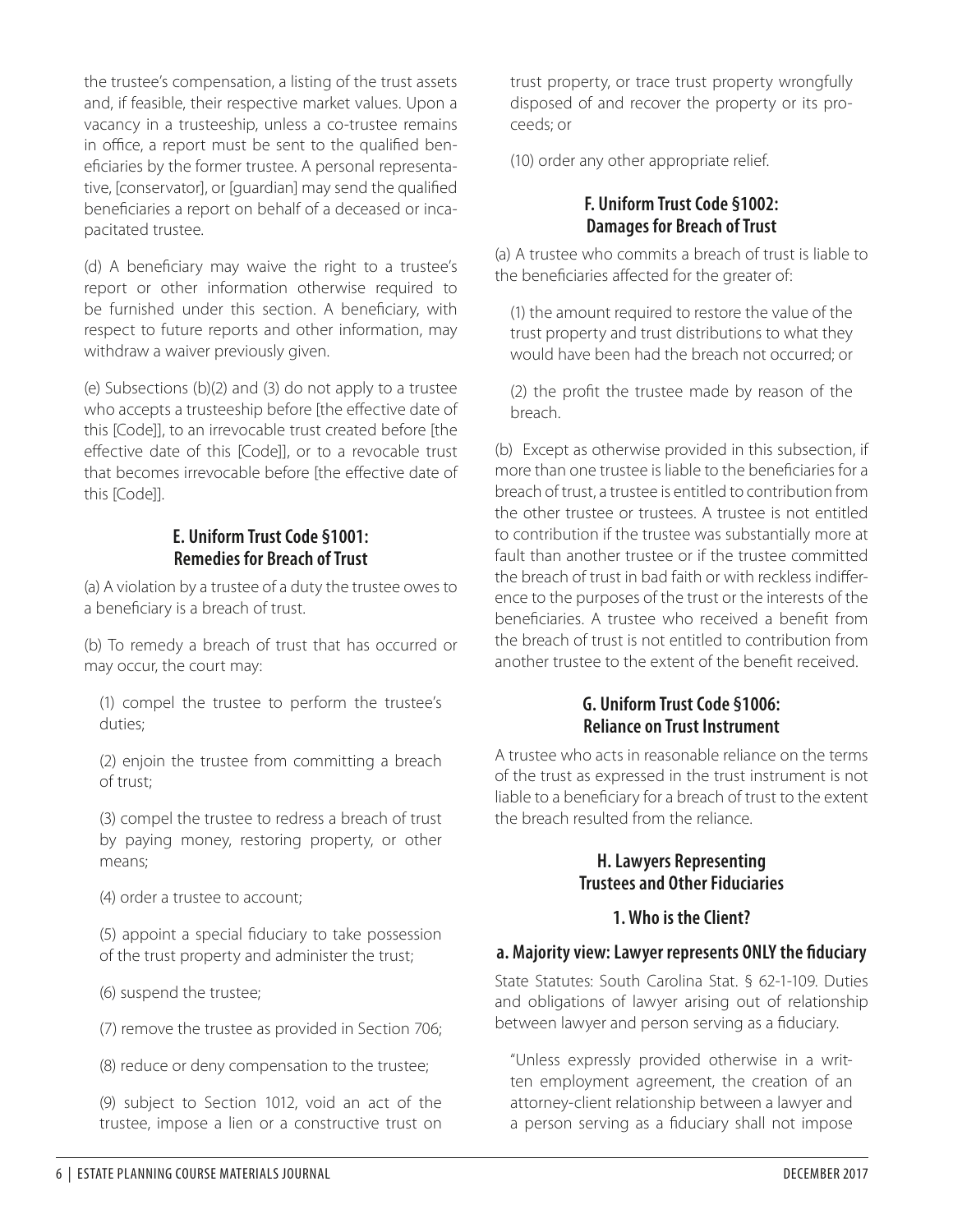upon the lawyer any duties or obligations to other persons interested in the estate, trust estate, or other fiduciary property, even though fiduciary funds may be used to compensate the lawyer for legal services rendered to the fiduciary. This section is intended to be declaratory of the common law and governs relationships in existence between lawyers and persons serving as fiduciaries as well as such relationships hereafter created."

See also New Hampshire Rev. Stat. Ann. §§ 564-B:2- 205 (trusts) and 556:31 (wills) (attorney-client privilege applies to communications between the fiduciary and the lawyer for the fiduciary); Ohio Rev. Code § 5815.16 (2007); Nev. Rev. Stat. Ann. § 162.310 (2015) ("An attorney who represents a fiduciary does not, solely as a result of such attorney-client relationship, assume a corresponding duty of care or other fiduciary duty to a principal." "Principal" is "any person to whom a fiduciary as such owes an obligation.")

Bar Opinion—ABA Formal Opinion 94-380: Lawyer for the fiduciary only represents the fiduciary. Lawyer must maintain confidentiality and may not disclose breaches of duty by the fiduciary.

"The fact that the fiduciary has obligations to the beneficiaries of the trust or estate does not in itself either expand or limit the lawyer's obligations to the fiduciary client under the Model Rules, nor impose on the lawyer obligations toward the beneficiaries that the lawyer would not have toward other third parties."

State Cases: See, e.g., Goldberg v. Frey, 217 Cal. App. 3d 1258 (Cal. Ct. App. 1990), Linth v. Gay, 190 Wn. App. 331, 360 P.3d 844 (2015) (citing Trask v. Butler, 872 P.2d 1080 (1994)): "[A] duty is not owed from an attorney hired by the personal representative of an estate to the estate or the estate beneficiaries."); Roberts v. Feary, 986 P.2d 690 (Ore. 1999), Hill v. Boatright, 890 P.2d 180 (Colo. App. 1994): Attorney-client relationship existed between personal representative of the estate and the lawyer she hired and the attorney has no liability to a third party absent fraud or malice.

#### **b. Minority View: Lawyers may owe duties to the beneficiaries of the fiduciary relationship**

1. Fla. A.G. Op. 96-94 (1996): "… [A]s the ward is the intended beneficiary of the guardianship, an attorney who represents a guardian of a person adjudicated incapacitated and who is compensated from the ward's estate for such services owes a duty of care to the ward as well as to the guardian."

- 2. Torian's Estate v. Smith, 564 S.W.2d 561 (Ark. 1978): Citing Francis v. Turner, 67 S.W.2d 211 (Ark. 1933) (overruled on other grounds, Morris v. Cullipher, 816 S.W.2d 878 (Ark. 1991)) for the proposition that "an attorney for an estate represents the heirs and distributees and legatees to the extent that it becomes his duty, where the value of the estate is material to those interested in dealing between themselves or others, not only to refrain from making any misrepresentation or concealment, but to also fully disclose the value of the estate and its probable assets so that all interested may exercise an informed judgment," the Torian's Estate court held that the attorney-client privilege did not apply to conversations between the estate's attorney and the executor because the executor and the beneficiaries were "joint clients" of the attorney.
- 3. Morales v. Field, Degoff, Huppert & Macgowan, 99 Cal. App.3d 307, 160 Cal. Rptr. 239, 244 (1979): "An attorney who acts as counsel for a trustee provides advice and guidance as to how that trustee may and must act to fulfill his obligations to all beneficiaries. It follows that when an attorney undertakes a relationship as adviser to a trustee, he in reality also assumes a relationship with the beneficiary akin to that between trustee and beneficiary."
- 4. Charleson v. Hardesty, 839 P.2d 1303, 1306-07 (Nev. 1992): "We agree with the California courts that when an attorney represents a trustee in his or her capacity as trustee, that attorney assumes a duty of care and fiduciary duties toward the beneficiaries as a matter of law." (But see, Nev. Rev. Stat. Ann. § 162.310, enacted in 2015 to overturn this holding).
- 5. Elam v. Hyatt Legal Services, 541 NE.2d 616 (Ohio 1989): "A beneficiary whose interest in an estate is vested is in privity with the fiduciary of the estate, and where such privity exists the attorney for the fiduciary is not immune from liability to the vested beneficiary for damages arising from the attorney's negligent performance."
- 6. Branham v. Stewart, 307 S.W.3d 94 (Ky. 2010): Lawyer represented guardian of a minor child who dissipated the child's funds. When sued for malpractice by the child, the lawyer argued that there was no privity because his client was the guardian, not the minor child. The court disagreed: "The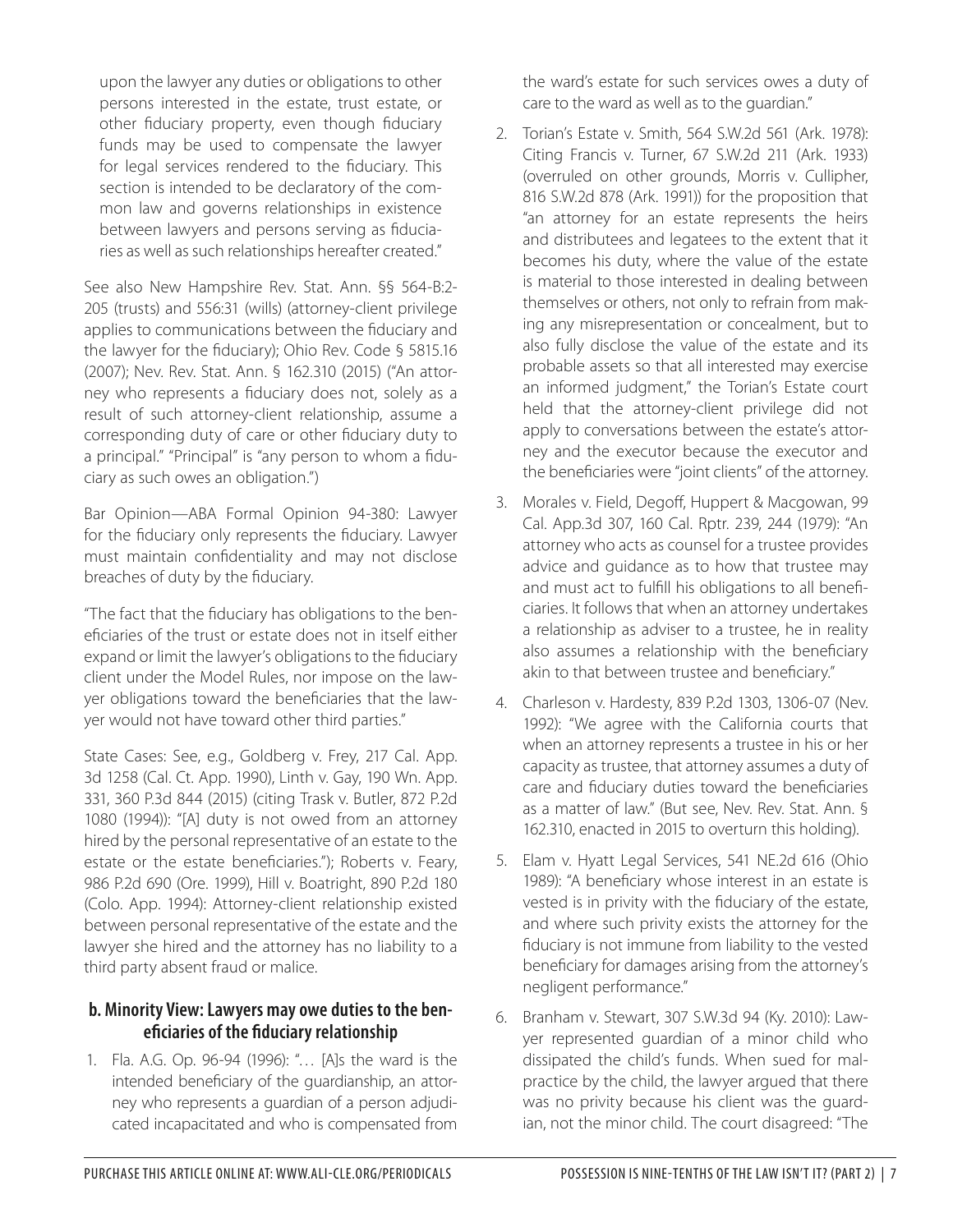attorney retained by an individual in the capacity as a minor's next friend or guardian establishes an attorney-client relationship with the minor and owes the same professional duties to the minor that the attorney would owe to any other client." The court distinguished the guardian-minor relationship from other fiduciary relationships (such as executor-beneficiaries and trustee-beneficiaries) in which there might be multiple beneficiaries with multiple interests who are capable of watching out for their own interests. See also, In re the Guardianship of Karan, 38 P.3d 396 (Wn. App. 2002).

- 7. Biakanja v. Irving, 320 P2d 16 (CA 1958): This decision established a frequently-used balancing test used to determine whether a lawyer is liable to an individual who is not in privity of contract with the lawyer. The elements of the test include:
	- h. The foreseeability of harm to the plaintiff;
	- i. Whether the plaintiff in fact suffered harm;
	- j. The closeness of the connection between the negligent act and the harm;
	- k. The public policy in preventing future harm.
- 12. Fickett v. Superior Court of Pima County, AZ, 558 P.2d 988 (AZ. Div. 2 1976): Applying the Biakanja test: "We are of the opinion that when an attorney undertakes to represent the guardian of an incompetent, he assumes a relationship not only with the guardian but also with the ward. If, as is contended here, petitioners knew or should have known that the guardian was acting adversely to his ward's interests, the possibility of frustrating the whole purpose of the guardianship became foreseeable as did the possibility of injury to the ward. In fact, we conceive that the ward's interests overshadow those of the guardian."

## **2. Representing a Trustee Who Is Accused of Breaching Fiduciary Duty**

#### **a. Privilege**

1. Some courts recognize a "fiduciary exception" to the attorney-client privilege under the theory that the beneficiary is the "real client":

Riggs National Bank of Washington, D.C. v. Zimmer, 355 A.2d 709 (Del. Ch. 1976): Trustee asked his lawyer to prepare a legal opinion memorandum about a pending petition for instructions in anticipation of potential tax litigation. A year later, the beneficiaries filed a surcharge claim against the trustee and requested a copy of the memorandum. The trustee and lawyer refused to deliver the memorandum, citing attorney-client privilege.

"As a representative for the beneficiaries of the trust which he is administering, the trustee is not the real client in the sense that he is personally being served. And, the beneficiaries are not simply incidental beneficiaries who chance to gain from the professional services rendered. The very intention of the communication is to aid the beneficiaries. The trustees here cannot subordinate the fiduciary obligations owed to the beneficiaries to their own private interests under the guise of attorney-client privilege. The policy of preserving the full disclosure necessary in the trustee-beneficiary relationship is here ultimately more important than the protection of the trustees' confidence in the attorney for the trust…The fiduciary obligations owed by the attorney at the time he prepared the memorandum were to the beneficiaries as well as to the trustees. In effect, the beneficiaries were the clients of Mr. Workman as much as the trustees were, and perhaps more so."

- 2. Other states resolutely refuse to recognize this exception: See, e.g., Wells Fargo Bank v. Superior Court, 22 Cal.4th 201, 990 P.2d 591 (2000).
- 3. Even if the fiduciary exception is applied (and note that it is not recognized in many states), consultations between the lawyer and the client pertaining solely to a lawsuit against the fiduciary remain protected.

#### **b. Is the Lawyer Liable when the Client Breaches Fiduciary Duty?**

Restatement of the Law Governing Lawyers, § 51(4) provides that a lawyer owes a duty of care to certain "nonclients" if: 1) the lawyer is representing a trustee, guardian, executor or other fiduciary; 2) "the lawyer knows that appropriate action by the lawyer is necessary with respect to a matter within the scope of the representation to prevent or rectify the breach of a fiduciary duty owed by the client to the nonclient, where (i) the breach is a crime or fraud or (ii) the lawyer has assisted or is assisting the breach;" 3) "the nonclient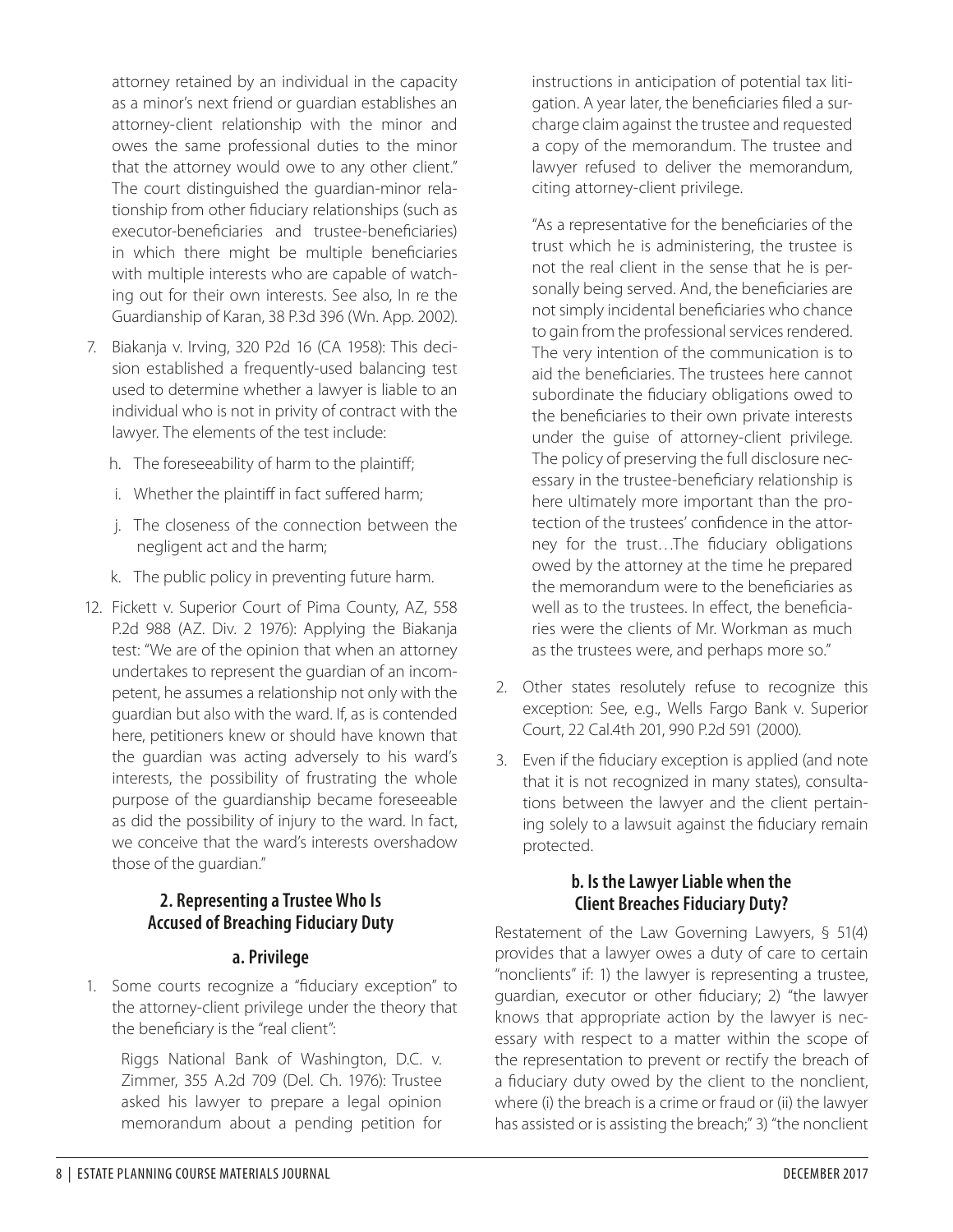is not reasonably able to protect its own rights;" and 4) the duty "would not significantly impair the performance of the lawyer's obligations to the client." In an example given in the comment to this Section, a lawyer for a trustee is liable to the beneficiaries if the lawyer knows that the trustee is going to embezzle the trust funds and "takes no steps to prevent or rectify the consequences, for example by warning Beneficiary or informing the court to which Client as trustee must make an annual accounting."

Pederson v. Barnes, 139 P2d 552 (Alaska 2006): Lawyer represented a man who was his niece's guardian. One year into the guardianship, the niece's therapist wrote the court that there were indications that the guardian was spending the niece's money on himself. The guardian told the lawyer that his high standard of living was due to investments made by an investment company that eventually was proved to be a sham. The guardian was convicted to theft and, in a civil action, the lawyer was charged with 40 percent of the damages caused to the guardianship estate. The appellate court adopted the approach of the Restatement § 51(4) and upheld the denial of summary judgment to the lawyer. The appellate court interpreted the language of element #2 not as requiring that the lawyer have actual knowledge but as meaning that "the lawyer knows or has reason to know" that action is necessary. The court stated that there was ample evidence that the lawyer had "reason to know" of the thefts given the "incredibly high" rates of return on the purported investments, the suspicious appearance of the account statements that the lawyer had received from the sham investment company, and the fact that, according to a supplemental report filed by the lawyer for the guardian, the guardian had "forgotten" to report one asset of the estate that comprised one-half of the guardianship funds.

#### **c. Continuing Representation When the Fiduciary is Sued: Conflict of Interest?**

Cincinnati Bar Ass'n v. Robertson, Slip Op. No, 2016- Ohio-654: Executor retained lawyer to represent her as Executor of her father's estate. Other beneficiaries sued to remove her and lawyer agreed to represent her individually. Lawyer failed to explain to executor the potential for a conflict of interest. "Specifically, the board found that "[t]o the extent the claims of the Lewallen's [sic] other family members implicate[d] potential wrongdoing that would diminish the estate,

Respondent [could] not simultaneously discharge his duty of undivided loyalty to the estate while undertaking a similar duty to the alleged wrongdoer." Accordingly, the parties stipulated and the board found that Robertson's dual representation of Lewallen in her individual capacity and in her role as fiduciary of the estate violated Prof. Cond.R. 1.7(b) (prohibiting a lawyer from accepting or continuing representation of a client if a conflict of interest would be created, unless the affected client gives informed consent in writing)."

#### **X. CRIMINAL INVESTIGATIONS INTO FINANCIAL EXPLOITATION AND HOW IT IMPACTS AN ESTATE CONTROVERSY**

#### **CASE STUDY: All My Shares to My Trusted Employee.**

Al owned a graphic design company called "Graphic Design, Inc." One of Al's five employees, Mark, had been with the company since day one. Al always considered Mark to be the son he never had. Although Al's capacity began to diminish he worked until the day he died. In recognition and appreciation of Mark's hard work over the past 20 years, Al devised his company shares to Mark in his will.

During probate administration the value of the Graphic Design, Inc. was determined to be \$500,000; the business account on Al's death was \$200,000. While reviewing the business account bank statements, the probate attorney discovered that Mark transferred the entire balance of the business account to his new business and was steering clients to his new business.

The legal issue is whether the transfer of company shares includes: 1) everything the business owns, including the funds within the business account, which represents profits earned by the owner, or 2) everything, but the money within the business account.

# **A. Everything, Including the Business Account**

Because the Will did not specify how the funds within the business account should be distributed, one could argue the funds are a business asset and should be distributed along with the other assets and shares.

## **1. Property Distributed to Person Named in Will**

Section 3-101 of the Uniform Probate Code states, "Upon the death of a person, his [or her] real and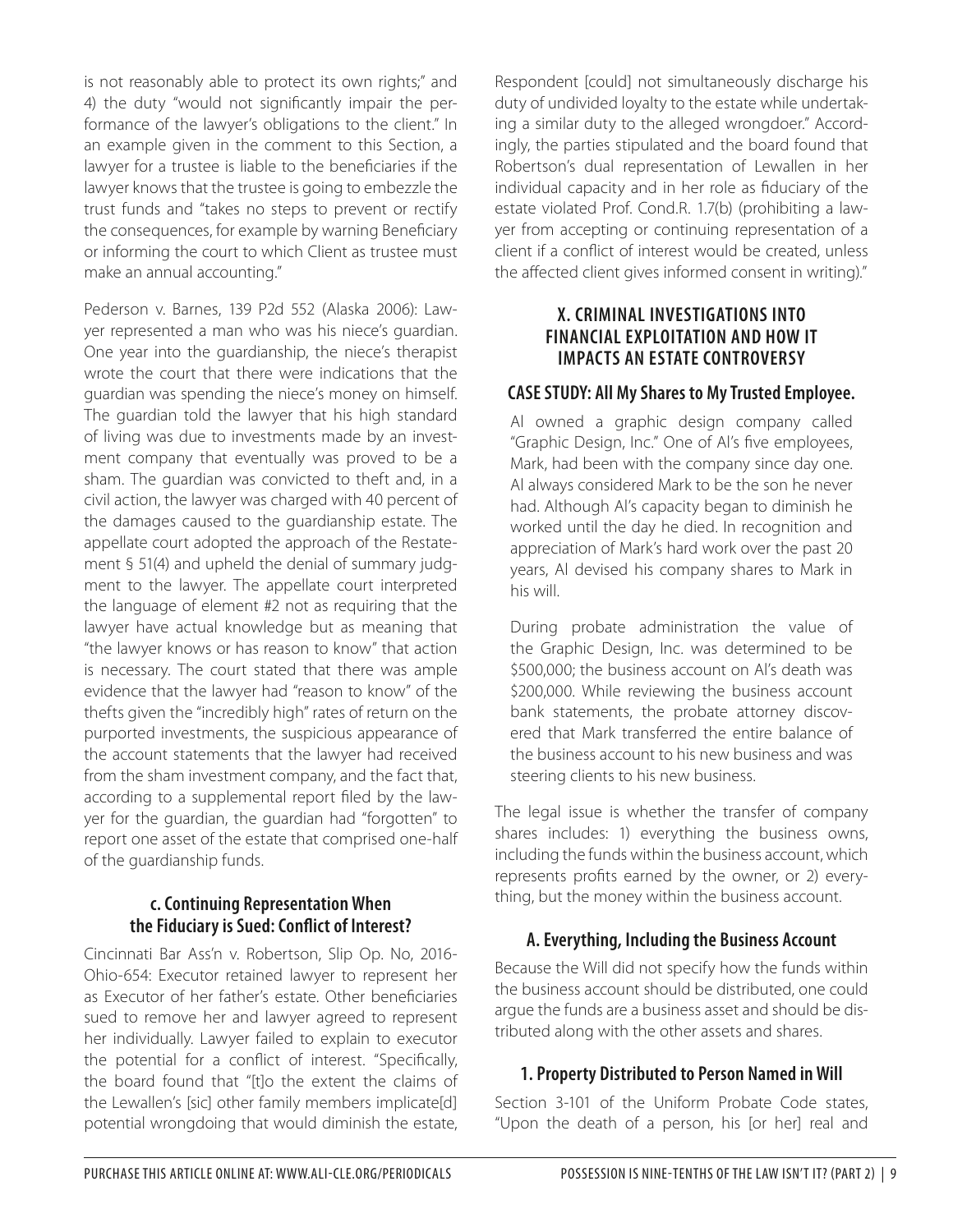personal property devolves to the persons to whom it is devised by his [or her] last will.

## **2. Income During Administration of Estate**

Section 201(1) of the Uniform Principal and Income Act states, "The fiduciary shall distribute the net income and net principal receipts to the beneficiary who is to receive the specific property.

Section 401(b) of the Uniform Principal and Income Act states, "Except as otherwise provided in this section, a trustee shall allocate to income money received from an entity.

Therefore, absent a specific provision in the Will or Trust instrument any money earned by company during the administration of the estate is owned by the beneficiary receiving the company shares.

## **B. Everything, but the Business Account**

The counterargument is the business owner's estate had legal title to the profits and income earned by the business owner, which remained in the business account.

## **1. Civil Theft**

A person who steals personal property from another is civilly liable to the owner of the property for its value when stolen plus punitive damages.

#### **2. Conversion**

Conversion is an intentional exercise of dominion or control over a chattel which so seriously interferes with the right of another to control is that the actor may justly be required to pay the other the full value of the chattel.<sup>17</sup>

## **3. Violation of Uniform Trade Secrets Act**

A Claimant is entitled to recover damages including actual loss caused by the misappropriation of trade secrets and unjust enrichment caused by the misappropriation of trade secrets.<sup>18</sup>

Misappropriation is the acquisition of a trade secret of another by a person who knows or has reason to know that the trade secret was acquired by improper means; or disclosure or use of a trade secret of another without express or implied consent by a person who:

(A) used improper means to acquire knowledge of the trade secret; or

(B) at the time of disclosure or use, knew or had reason to know that the discloser's or user's knowledge of the trade secret was

i. derived from or through a person who had utilized improper means to acquire it;

ii. acquired under circumstances giving rise to a duty to maintain its secrecy or limit its use; or

iii. derived from or through a person who owed a duty to the person seeking relief to maintain its secrecy or limit its use; or

(C) before a material change of the discloser's or user's position, knew or had reason to know that it was a trade secret and that knowledge of it had been acquired by accident or mistake<sup>19</sup>

A trade secret is including a formula, pattern, compilation, program, device, method, technique, or process, that: (i) derives independent economic value, actual or potential, from not being generally known to, and not being readily ascertainable by proper means by, other persons who can obtain economic value from its disclosure or use, and (ii) is the subject of efforts that are reasonable under the circumstances to maintain its secrecy.<sup>20</sup>

#### **XI. DISCORD AMONG CLIENTS AND COUNSEL WHEN PERSONAL ISSUES OVERRIDE COMMON SENSE**

#### **CASE STUDY: It's Not About the Money.**

Mrs. Finuken comes in to retain you because her mom recently died. Mrs. Finuken is a long-time client of your firm's and you have known her for a long time to be a person of impeccable integrity. Mrs. Finuken was largely responsible for taking care of her mom in the years before her death; she acted as her mother's attorney-in-fact and assisted her mother in all of her financial affairs during mom's later years when she was suffering from dementia. Your client, Mrs. Finuken, is named personal representative of the Will.

Immediately after filing the probate, Mrs. Finuken's two siblings, Sue and Jane, object to Mrs. Finuken being appointed as personal representative and pepper their responsive pleadings with salacious allegations. They allege among other things that Mrs. Finuken has illegally removed and stolen property of their mother's, misused the power of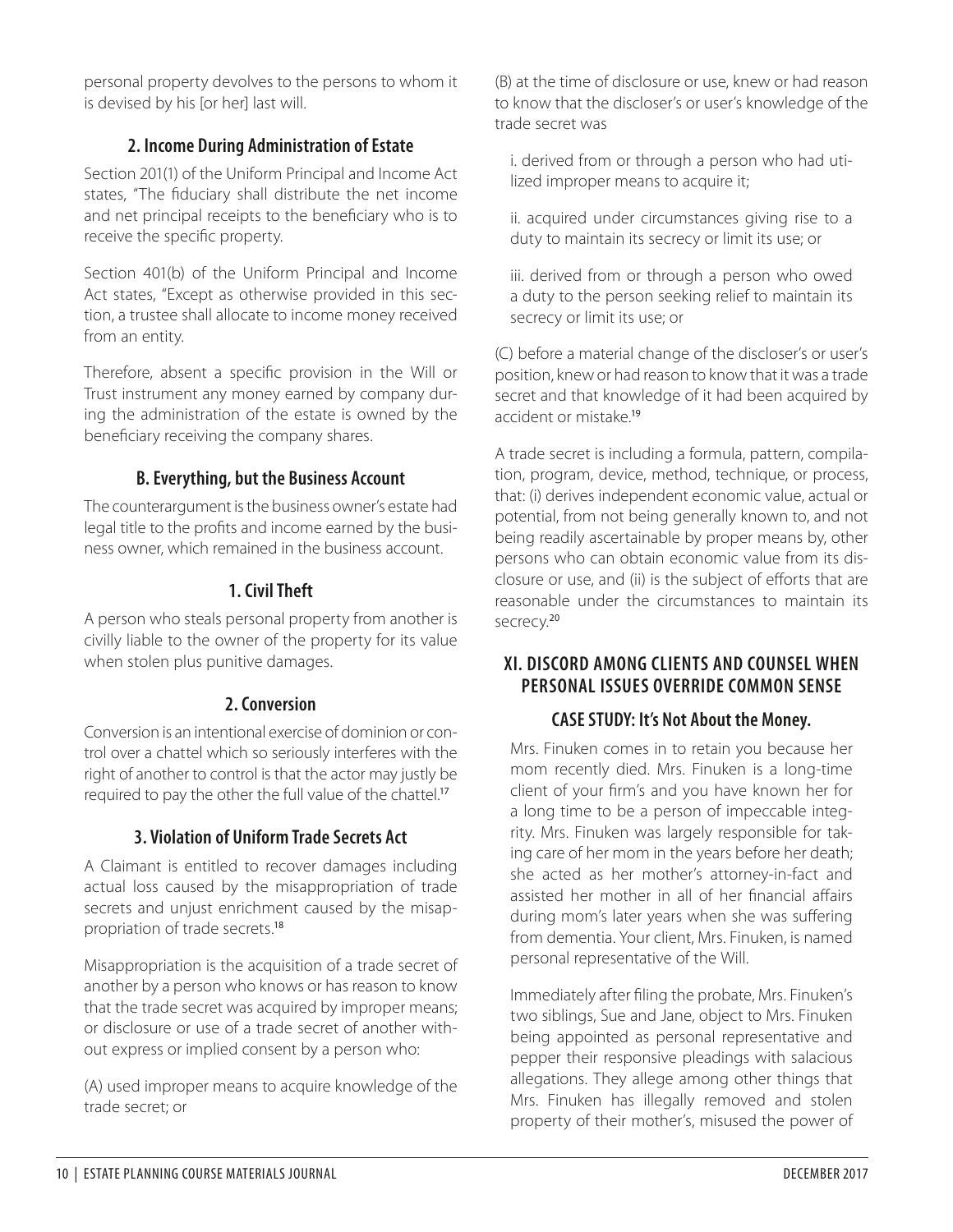attorney for her own financial gain prior to mom's death, and make other allegations in the nature of a personal attack.

You look into the matter and determine that as far as you can tell, Mrs. Finuken has done everything right, was a good daughter, and took care of her mother. Further, Mrs. Finuken has left you with impeccable financial information indicating no wrong-doing. It seems that Sue and Jane harbor a very strong dislike to their favored sister, and are now using the probate process to vent long-held grudges. It quickly becomes apparent that the parties are not going to be able to come to much of an agreement and that the issues involved really have very little to do with the actual assets of the estate.

In order to break through the difficult situations, counsel agrees to an early mediation between the parties. However, the mediation falls apart when Sue and Jane accuse Mrs. Finuken of theft of property without real evidence, accusations of a broken antique, and missing jewelry.

To make matters worse, opposing counsel comes out in the hall to talk to you, and you quickly learn that opposing counsel has now taken the same attitude as their clients, calling your client, Mrs. Finuken, salacious names, accusing her of being a fraud and a thief, and making both civil and criminal threats to you regarding your client. Despite your best efforts, dealing professionally with opposing counsel seems to be totally ineffective.

# **A. Model Rules of Professional Conduct**

#### **1. Frivolous Claims**

MRPC 3.1 states:

A lawyer shall not bring or defend a proceeding, or assert or controvert an issue therein, unless there is a basis in law and fact for doing so that is not frivolous, which includes a good faith argument for an extension, modification or reversal of existing law. A lawyer for the defendant in a criminal proceeding, or the respondent in a proceeding that could result in incarceration, may nevertheless so defend the proceeding as to require that every element of the case be established.

Comment [2] The filing of an action or defense or similar action taken for a client is not frivolous merely because the facts have not first been fully substantiated or because the lawyer expects to develop vital evidence only by discovery. What is required of lawyers, however, is that they inform themselves about the facts of their clients' cases and the applicable law and determine that they can make good faith arguments in support of their clients' positions. Such action is not frivolous even though the lawyer believes that the client's position ultimately will not prevail. *The action is frivolous, however, if the lawyer is unable either to make a good faith argument on the merits of the action taken or to support the action taken by a good faith argument for an extension, modification or reversal of existing law.*

## **2. Truthfulness**

#### MRPC 4.1 states:

In the course of representing a client a lawyer shall not knowingly: (a) make a false statement of material fact or law to a third person; or (b) fail to disclose a material fact to a third person when disclosure is necessary to avoid assisting a criminal or fraudulent act by a client, unless disclosure is prohibited by Rule 1.6.

## **3. Respect for Rights of Third Persons**

#### MRPC 4.4 states:

In representing a client, a lawyer shall not use means that have no substantial purpose other than to embarrass, delay, or burden a third person, or use methods of obtaining evidence that violate the legal rights of such a person.

## **4. Misconduct**

#### MRPC 8.4(d) states:

It is professional misconduct for a lawyer to engage in conduct that is prejudicial to the administration of justice.

## **B. Model Rule of Professional Conduct Ethics Canons**

Canon 7: A Lawyer Should Represent a Client Zealously Within the Bounds of the Law